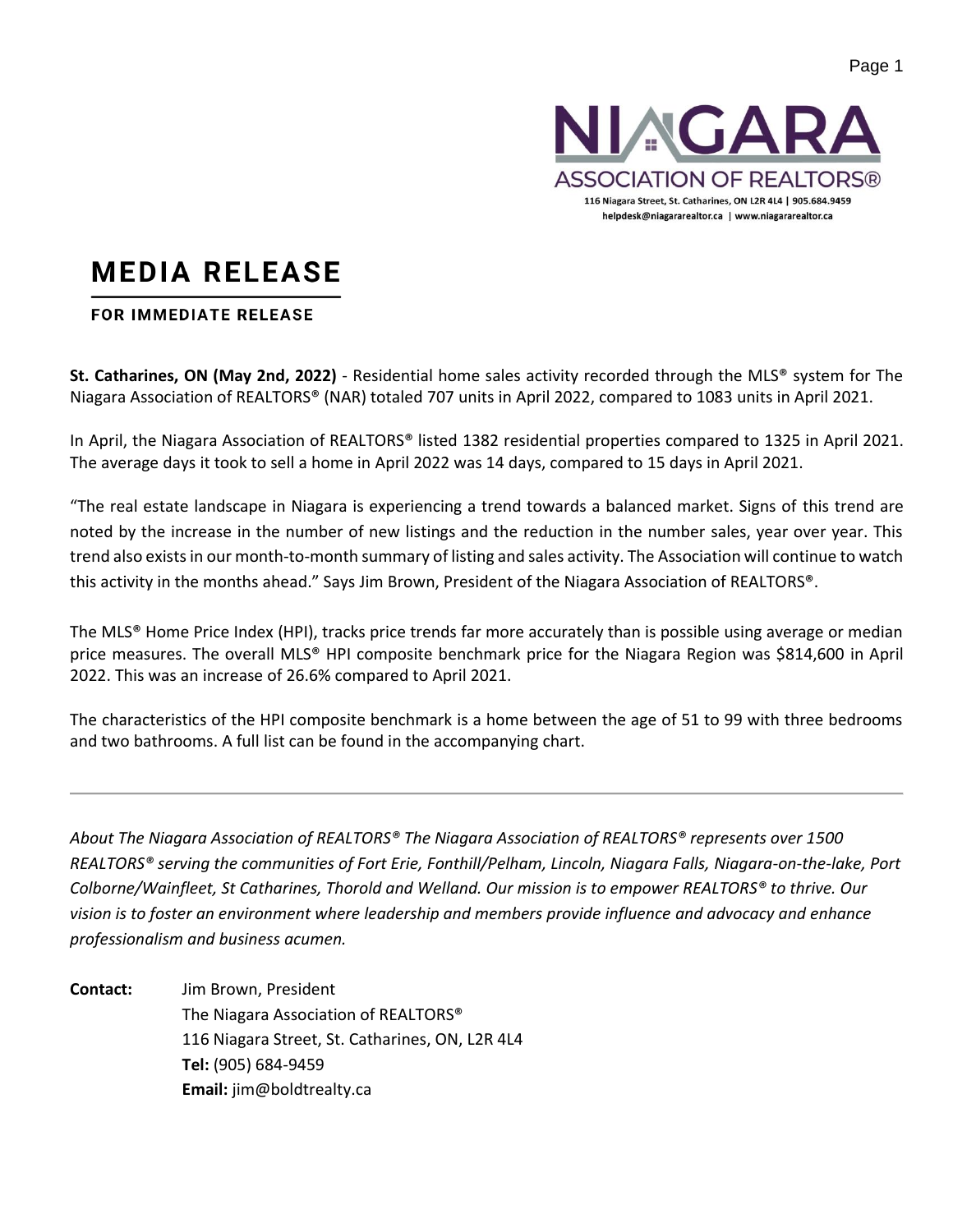The characteristics of the HPI composite benchmark is a home between the age of 51 to 99 with three bedrooms and two bathrooms. A full list can be found below:

| <b>Features</b>                                          | <b>Value</b>                 |  |  |
|----------------------------------------------------------|------------------------------|--|--|
| Above Ground<br><b>Bedrooms</b>                          | 3                            |  |  |
| <b>Age Category</b>                                      | 51 to 99                     |  |  |
| <b>Bedrooms</b>                                          | 3                            |  |  |
| <b>Below Ground</b><br><b>Bedrooms</b>                   | o                            |  |  |
| <b>Exterior Walls</b>                                    | Masonry & Siding             |  |  |
| <b>Freshwater Supply</b>                                 | Municipal waterworks         |  |  |
| <b>Full Bathrooms</b>                                    | $\overline{2}$               |  |  |
| <b>Garage Description</b>                                | Attached, Single<br>width    |  |  |
| <b>Gross Living Area</b><br>(Above Ground; in sq.<br>ft) | 1,276                        |  |  |
| <b>Half Bathrooms</b>                                    | $\mathbf 0$                  |  |  |
| Heating                                                  | Forced air                   |  |  |
| <b>Heating Fuel</b>                                      | Natural Gas                  |  |  |
| Number of Fireplaces                                     | 0                            |  |  |
| <b>Total Number Of</b><br>Rooms                          | 7                            |  |  |
| <b>Type Of Foundation</b>                                | Basement, Poured<br>concrete |  |  |
| <b>Wastewater Disposal</b>                               | <b>Municipal sewers</b>      |  |  |

# Composite 金畜**第**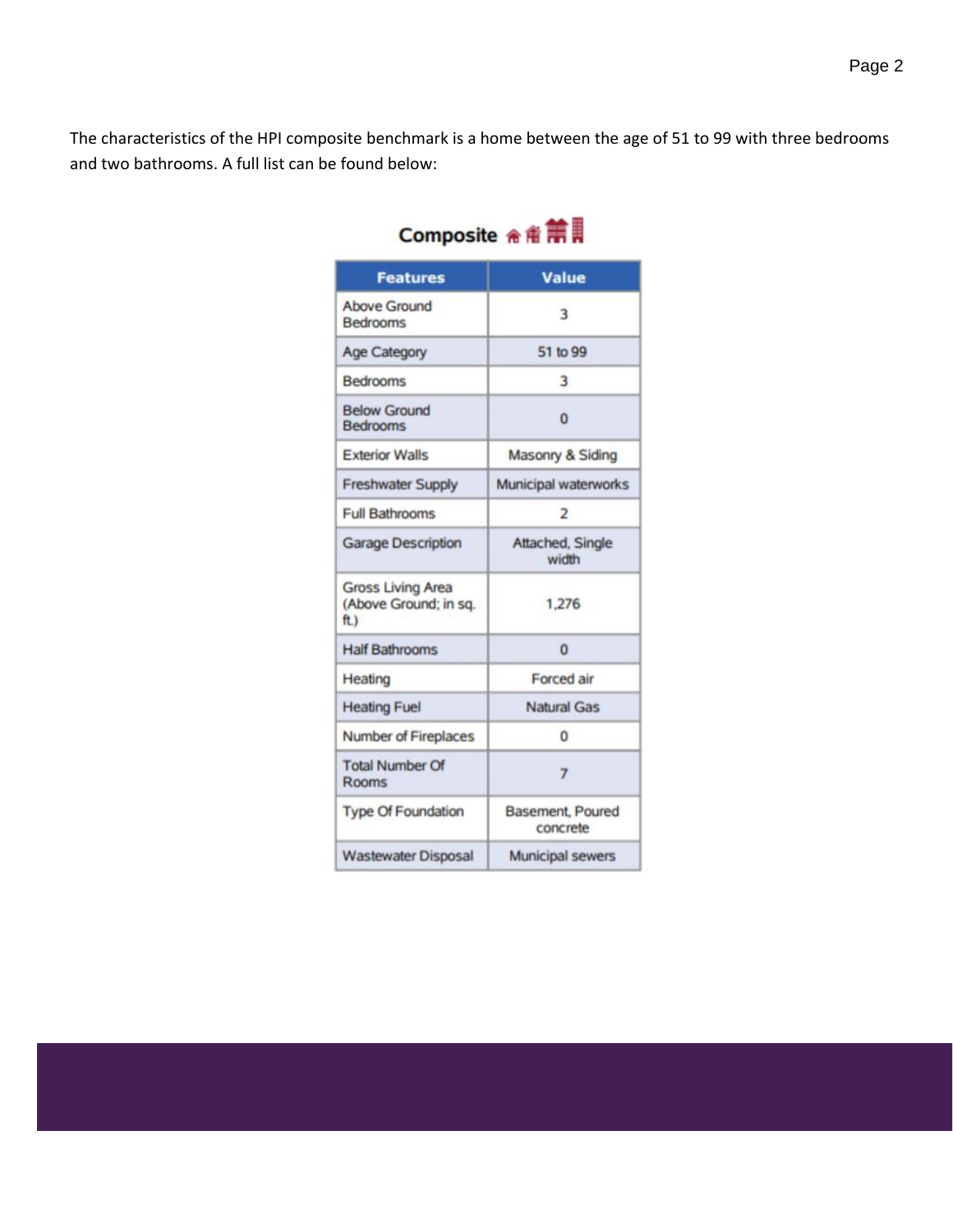### Market Report: April Residential Overview – Year vs Year

|                         | <b>Number of New</b><br><b>Listings</b> |      | <b>Number of Sales</b> |      | <b>HPI Benchmark Price</b> |             | <b>Average Days on</b><br><b>Market</b> |      |
|-------------------------|-----------------------------------------|------|------------------------|------|----------------------------|-------------|-----------------------------------------|------|
| <b>Areas</b>            | 2021                                    | 2022 | 2021                   | 2022 | 2021                       | 2022        | 2021                                    | 2022 |
| Fonthill/Pelham         | 43                                      | 55   | 40                     | 25   | \$932,300                  | \$1,111,400 | 21                                      | 18   |
| Fort Erie               | 152                                     | 123  | 116                    | 60   | \$526,900                  | \$667,000   | 14                                      | 17   |
| Lincoln                 | 64                                      | 77   | 46                     | 36   | \$766,800                  | \$1,003,300 | 12                                      | 8    |
| Niagara Falls           | 264                                     | 296  | 217                    | 118  | \$584,000                  | \$763,700   | 14                                      | 11   |
| Niagara-on-the-lake     | 74                                      | 71   | 63                     | 46   | \$1,034,900                | \$1,324,500 | 38                                      | 22   |
| Port Colborne/Wainfleet | 83                                      | 83   | 65                     | 54   | \$498,500                  | \$620,800   | 11                                      | 15   |
| St. Catharines          | 358                                     | 357  | 290                    | 209  | \$610,700                  | \$765,700   | 9                                       | 10   |
| Thorold                 | 77                                      | 86   | 66                     | 38   | \$560,900                  | \$722,900   | 10                                      | 13   |
| Welland                 | 172                                     | 178  | 149                    | 98   | \$525,700                  | \$652,800   | 9                                       | 11   |
| West Lincoln            | 38                                      | 56   | 31                     | 23   | \$780,500                  | \$982,700   | 11                                      | 10   |
| Niagara Totals          | 1325                                    | 1382 | 1083                   | 707  | \$643,200                  | \$814,600   | 15                                      | 14   |

Note: Numbers of sales represents sales **reported** for the month of April on or before **05/02/2022.**

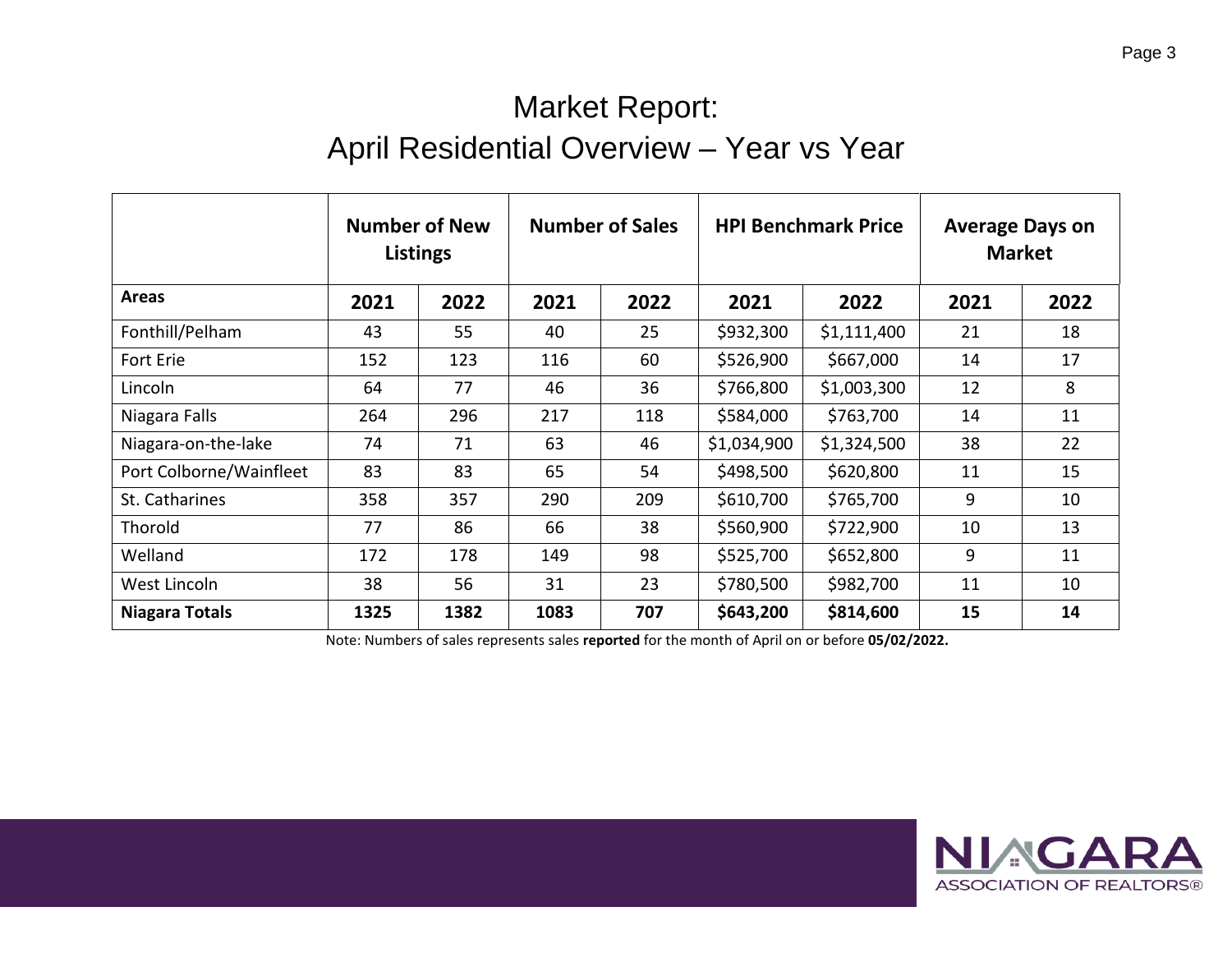## Market Report: April Residential Overview – Month Previous

|                         |               | <b>Number of New</b><br>Listings |        | <b>Number of Sales</b> |             | <b>HPI Benchmark Price</b> | <b>Average Days on</b><br><b>Market</b> |        |
|-------------------------|---------------|----------------------------------|--------|------------------------|-------------|----------------------------|-----------------------------------------|--------|
| <b>Areas</b>            | <b>Mar-22</b> | Apr-22                           | Mar-22 | Apr-22                 | Mar-22      | Apr-22                     | <b>Mar-22</b>                           | Apr-22 |
| Fonthill/Pelham         | 49            | 55                               | 42     | 25                     | \$1,171,400 | \$1,111,400                | 11                                      | 18     |
| Fort Erie               | 119           | 123                              | 78     | 60                     | \$681,200   | \$667,000                  | 21                                      | 17     |
| Lincoln                 | 67            | 77                               | 38     | 36                     | \$996,100   | \$1,003,300                | $\overline{7}$                          | 8      |
| Niagara Falls           | 258           | 296                              | 152    | 118                    | \$769,600   | \$763,700                  | 9                                       | 11     |
| Niagara-on-the-lake     | 68            | 71                               | 28     | 46                     | \$1,320,700 | \$1,324,500                | 12                                      | 22     |
| Port Colborne/Wainfleet | 90            | 83                               | 62     | 54                     | \$635,400   | \$620,800                  | 12                                      | 15     |
| St. Catharines          | 356           | 357                              | 253    | 209                    | \$763,200   | \$765,700                  | 9                                       | 10     |
| Thorold                 | 90            | 86                               | 45     | 38                     | \$731,100   | \$722,900                  | 8                                       | 13     |
| Welland                 | 160           | 178                              | 109    | 98                     | \$686,500   | \$652,800                  | 9                                       | 11     |
| West Lincoln            | 36            | 56                               | 23     | 23                     | \$997,500   | \$982,700                  | $\overline{7}$                          | 10     |
| Niagara Totals          | 1293          | 1382                             | 830    | 707                    | \$825,300   | \$814,600                  | 11                                      | 14     |

Note: Numbers of sales represents sales **reported** for the month of April on or before **05/02/2022.**



**ASSOCIATION OF REALTORS®** 

NI